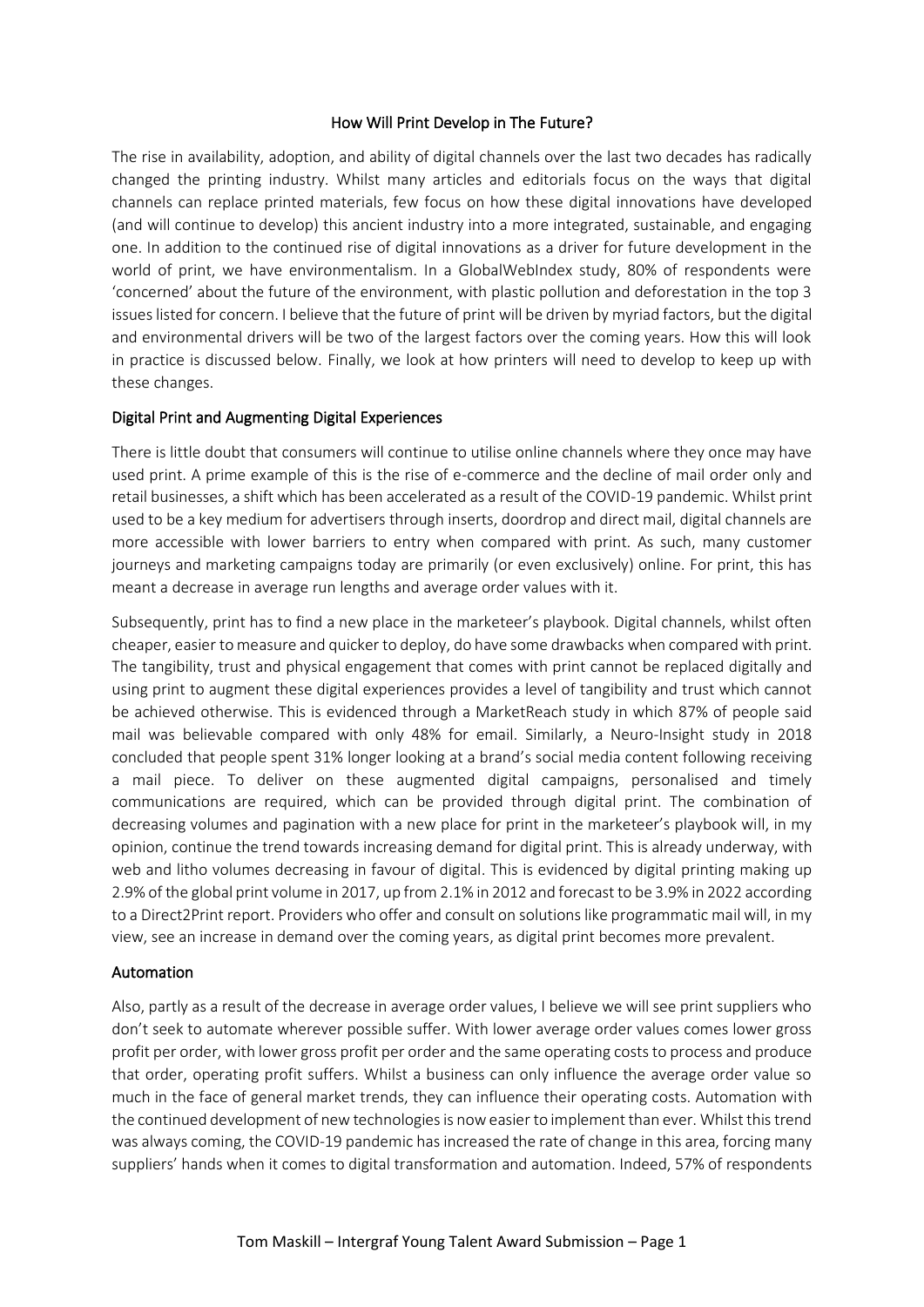to a FuturePrint and Ricoh survey over this period stated that 'COVID-19 has accelerated change' and 51% claiming that: 'It has changed our investment plans but are now looking for technology that solves new problems'. This automation will extend across pricing through to production, paperwork, and deliveries in many different sectors of print. A benefit of this will be better and more accurate management information for printers to use to better improve their offering which will likely increase the gap between those who automate, and those who don't. In my view, automation will be a key development in the world of print in the very near future.

## Sustainable Businesses, Sustainable Substrates, Sustainable Processes

Sustainability has been a trend within print for some time now. Misinformation and lack of awareness has often caused print to be seen as a decidedly environmentally unfriendly method of communicating. Organisations like Two Sides continue to work on the broader education of the public in this area, but there is no doubt that consumers will continue to demand environmentally sustainable products and services wherever possible. The industry has come a long way already with FSC and PEFC certification becoming increasingly common from paper mills and printers. Innovations in ink has also led to an increase in environmentally sustainable options. Switches away from plastics in both polywrap and packaging to paper and cardboard respectively has hugely increased demand for sustainable pulp. In addition to growing demand for these sustainable substrates, I expect printing companies themselves to attempt to become greener. I see this happening through two main methods: accreditations and carbon offsetting. With the former, I expect to see a rise in print companies becoming certified to ISO14001 standards in line with demand from public and private sector customers. Similarly, other certifications such as B Corp I expect to see increasing, with only 2 printers in the UK currently holding the certification. To achieve these accreditations, companies will have to design and implement sustainable processes from customer service through to production. With the latter carbon offsetting, I believe more print suppliers will seek to understand their impact on the environment down to a product level and allow their customers to offset the carbon footprint associated with production and delivery.

## Printers Can't Just Print

From personal experience of higher education in marketing; print and offline channels are almost never mentioned, with an overwhelming focus on optimising digital campaigns. As a result, many marketeers entering the industry today have excellent digital marketing skills but know very little about print. I have seen this first-hand lecturing marketing master's students at a leading business school in the UK where even the basics of print and mail aren't covered. Subsequently, new players in the industry will be joining without the requisite skills to effectively buy and use print.

To compound this, lower average order values and a shift away from print has caused lower overall print spend within large organisations. This lower spend, in many cases, removes the need for dedicated 'print buyers', passing the responsibility of print procurement to either marketing or procurement generalists who may not have the same level of technical knowledge.

Print is a very technical niche. There are millions of different combinations of substrates, inks, presses, quantities, locations, folds, binding methods, artwork layouts etc. to navigate in order to come up with an accurate specification leading to a useful product. Print procurement being carried out by procurement generalists and/or untrained marketeers will struggle to effectively buy print and use it to its full effect. To guide them through this, the burden will fall onto the print suppliers themselves to be able to consult and advise as well as price up and sell. The results of a 2021 Canon Insight Report on 'Creating Customer Value' supports this, with 80% of buyers surveyed stating they would welcome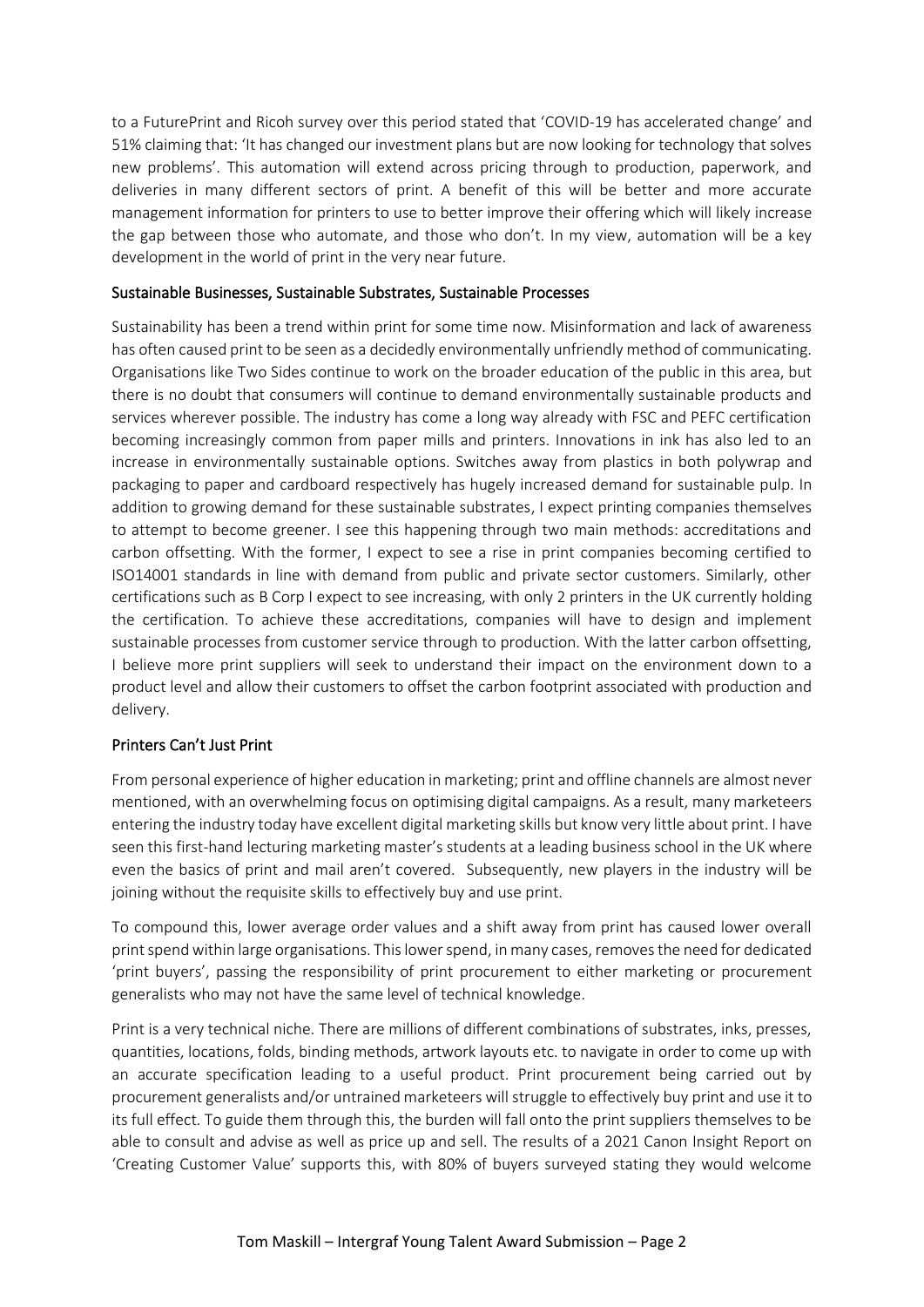more creative input from the printers they work with. Printers will need to understand how their products are going to be used by the organisation buying them and suggest specifications and production methodologies to allow them to achieve their objectives. In many instances, this is a very large departure from the current customer journey of: receiving a specification, submitting a price, and producing the job.

Printers who cannot consult with their customers and add value here will struggle against their competition.

## **Conclusions**

To conclude, in my opinion, the key developments for print in the future will be:

- Using print to augment digital customer journeys.
- Continued rise in demand for digital print.
- Increased automation across the board from sales and pricing through to production and delivery.
- Increased gap between those print suppliers who do automate and those who don't.
- More companies seeking greener ways of working through accreditations.
- Increase in the ability for firms to calculate and offset the carbon emissions associated with producing and delivering individual print projects.
- Printers who just print will struggle, whilst those who can consult and advise will thrive.

Overall, it's a very exciting time to be in the world of print, and many of these changes listed above will lead to a more sustainable future for the industry.

# What Kind of Working Environment Are You Looking For? How Could a Printing Company Provide This?

Those entering the labour force today have very different expectations when it comes to working environment compared with past generations. The key trends are a focus on the stakeholder view over shareholder view, flexible working, as well as progression and development. Below, each of these trends as well as some additional working environment benefits are analysed and methods of implementation for print companies are suggested.

### Stakeholder View

The shareholder view of running a company has dominated in western countries for decades, with the primary (and in many cases sole) goal of the business being to maximise profits for shareholders. Today's workforce are demanding something different, and companies with a stakeholder view on company operations are more likely to attract and retain talent. This is evidenced through the growth of the B Corp movement, with many companies claiming that adopting the standard, whereby the firm is legally obliged to consider the social and environmental impact of their decisions, has enabled them to hire better talent and, crucially, retain them. Through adopting a more stakeholder focussed approach, employees generally feel more fulfilled in their roles, believing they're doing something more than just lining the pockets of the shareholders. There are already numerous examples of employee ownership and triple bottom line models in the print industry, and a work environment which considers these factors is a much more positive one than a solely profit driven one.

There are countless ways of incorporating these practices into the workplace within a printing company and can be a great opportunity for firms to create unique and innovative policies to attract young talent.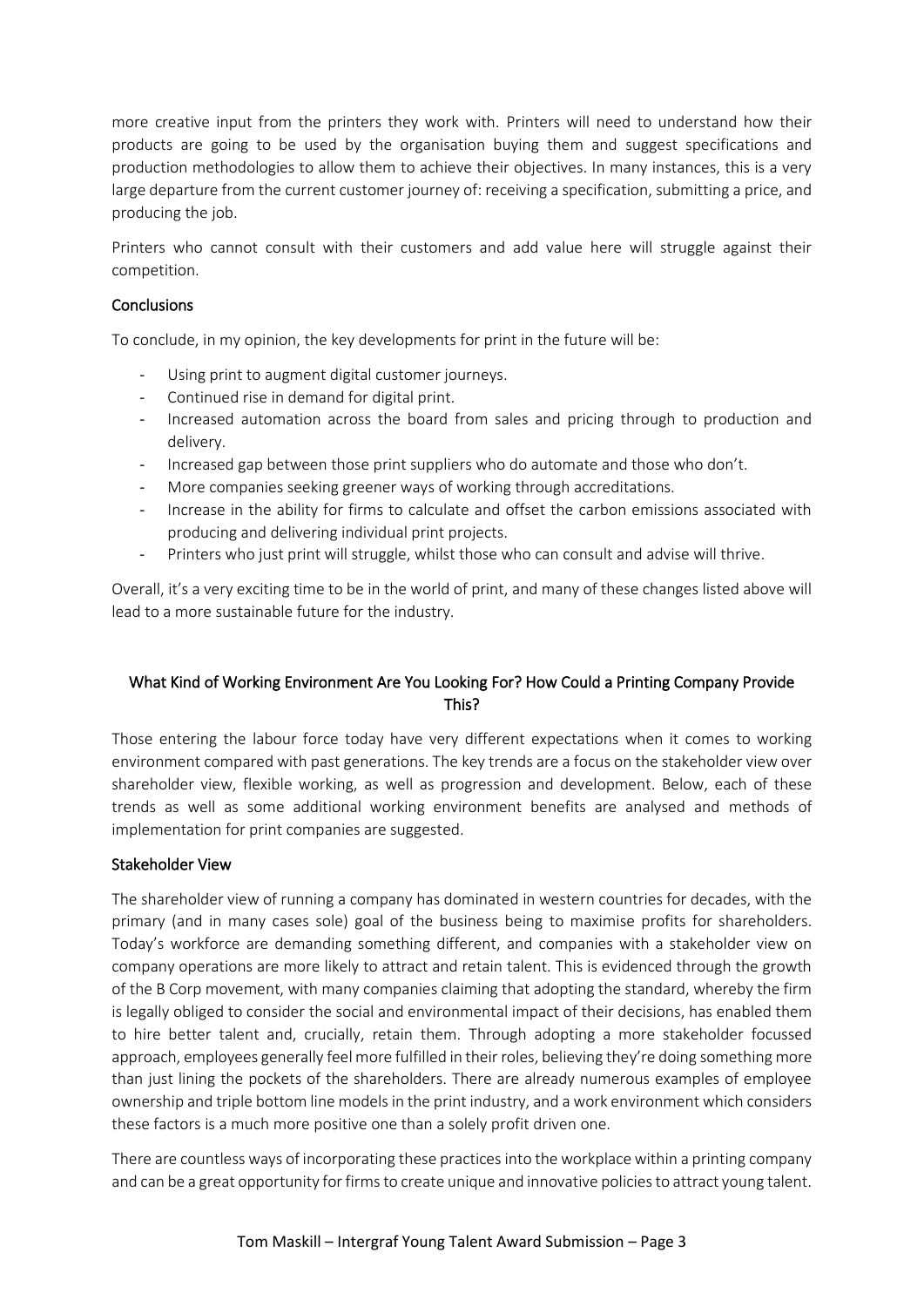Webmart's 'Sexi scheme' is a great example of this, whereby all profits above a certain level are distributed to all staff who've served at the company for over two years. Similarly, firms could make a formal commitment to donate a certain proportion of revenues or profits to charity or allow employees a certain number of paid days per year to volunteer at local non-profits.

Whilst profit is always going to be a driver for any business, incorporating other stakeholder based KPIs into the company's mission is sure to create a more positive work environment for all, not just new young hires.

## Flexible Working

Flexible working's viability will vary across the different types of printing companies in the market. Print manufacturers will have less (although still some) scope for flexible working, since there's a requirement to man the equipment for production. However, the COVID-19 pandemic has demonstrated how businesses are able to cope without everyone in the office/warehouse/plant full time. Flexible working is increasingly becoming an expectation rather than a nice to have, and there are certainly benefits to it. Being able to work from home increases the pool of people a printing company is able to hire from due to long commutes being less of an issue. Through having a larger pool of potential employees, the firm is likely to find better talent. Reduced commuting time for employees also helps to provide a better work/life balance for staff, improving their productivity when they are working.

However, just as there are benefits to home working and flexible hours, so are there benefits to being surrounded by colleagues, particularly for younger and less experienced workers. For my first 9 months in the world of print, despite being able to work from home, I went into the office voluntarily every day since it is much easier to learn when surrounded by more experienced people. The learning process is, in my experience, much quicker when immersed in the environment. An easy way for print companies to implement this is an open plan workspace with hot desks. Ensuring people from different departments are inter-mixed will heighten this effect. For me starting out in sales, it was useful to sit near the commercial team to learn about the technicalities of print production and then beside the account managers to learn project management techniques, both of which helped with my main role in sales.

So, a flexible working environment is important, but the key is to have the option where possible. Being forced to work from home has just as many downsides as being forced to work in the office, with isolation from colleagues and no material barrier between work life and home life. To implement flexible working to its full effect, printing companies must provide the option for employees, and make sure they work with their managers to ensure that their working environments and patterns work best for them. Through doing this, print companies will not only see more people wanting to work for them, but more productive employees when they join.

### Progression & Development

Finally, an important expectation in today's working environment is the opportunity for personal and professional development, as well as progression through the company. Companies are expected to invest in the development of their staff, either through funding external courses, investing time into internal training or both. It's important to note that progression through a company is rarely linear in today's market, or certainly less linear than it once was. I have worked with a managing director who started out in IT, salespeople from account management, and even a head of finance who started out in telemarketing. Young people entering the market, particularly a niche market like print, are unlikely to know straightaway where their skills will be of most use. As such, the training the company provides